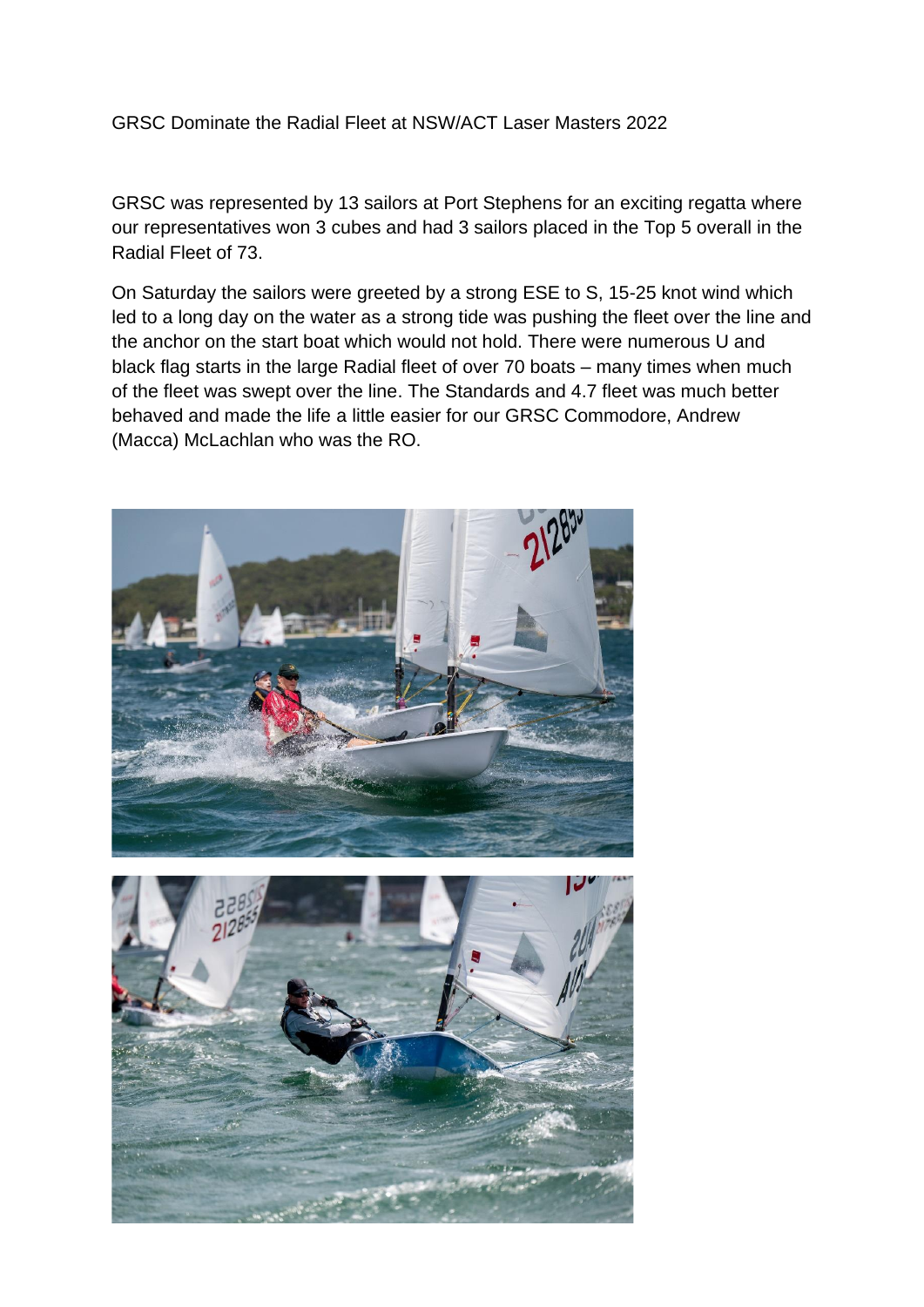

Sunday was not going to give the fleet any respite with a solid 25-30 knot SE blowing all day. The good news for Macca was the finding an enormous start boat anchor and the run-in tide reduced the number of restarts. Almost all sailors had a least one capsize with many reporting nosediving so far that the water went passed the boom gooseneck on the mast, and David Early managing to cartwheel his Laser end on end, with Tim Neale watching in shock from closely behind, only to also roll in. Apparently the short steep waves were to blame!

Despite all this we were well represented with Ian Young sailing brilliantly and having his best regatta ever, winning the overall Radial Fleet and the Grand Masters Division, with Jeff Loosemore second overall and Great Grand Master Champion. David Early was 4<sup>th</sup> overall and second Grand Master.

| <b>Division</b>                      | 1st                      | 2nd                                      | 3rd                                   |
|--------------------------------------|--------------------------|------------------------------------------|---------------------------------------|
| 4.7 Fleet                            | <b>Sandy Kiernan NSC</b> | <b>Pru Bennett RPAYC</b>                 | Diana Chen DBSC                       |
| <b>Standard</b><br><b>Fleet</b>      | Matt Blakey PMYC         | <b>Brett Beyer WSC</b>                   | Matthew Faddy VYC                     |
| <b>Standard</b><br><b>Apprentice</b> | Matt Blakey PMYC         | David Newman DBSC                        | <b>Byron Georgouras</b><br><b>VYC</b> |
| <b>Standard</b><br><b>Master</b>     | Matthew Faddy VYC        | <b>Stuart Holdsworth</b><br><b>RPAYC</b> | <b>Rod Barnes DBSC</b>                |
| <b>Standard</b><br><b>GM</b>         | <b>Brett Beyer WSC</b>   | <b>Chris Dawson</b><br><b>RPAYC</b>      | <b>Chris Rodowicz VYC</b>             |

The podium Division and Fleet places for the event are below.